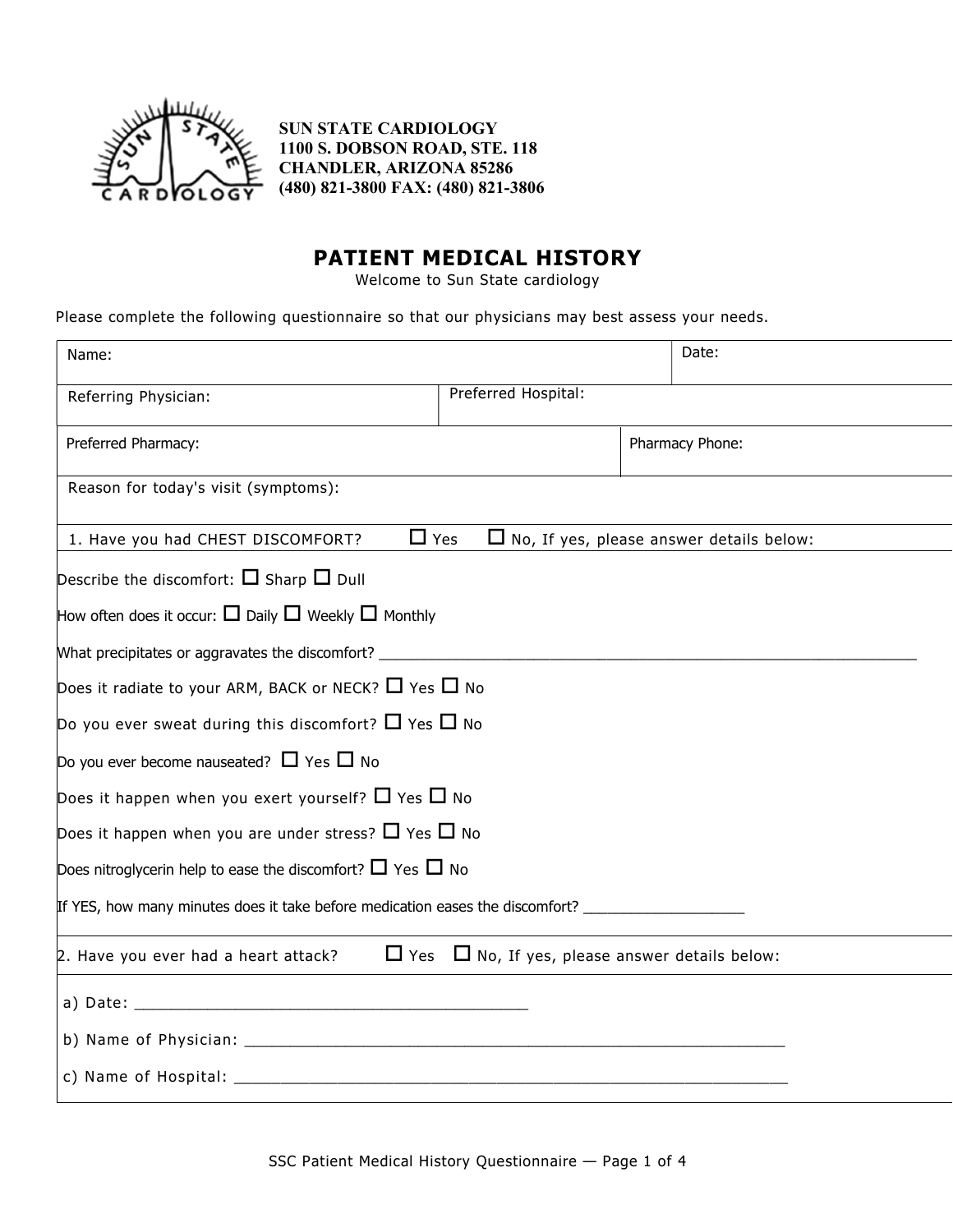| 3. | Have you ever had coronary bypass surgery or<br>any other type of heart surgery?                                                                                                                             |             |  | $\Box$ Yes $\Box$ No |  | If yes, please answer 3a-c |  |  |  |  |
|----|--------------------------------------------------------------------------------------------------------------------------------------------------------------------------------------------------------------|-------------|--|----------------------|--|----------------------------|--|--|--|--|
|    |                                                                                                                                                                                                              |             |  |                      |  |                            |  |  |  |  |
|    | b.                                                                                                                                                                                                           |             |  |                      |  |                            |  |  |  |  |
|    |                                                                                                                                                                                                              |             |  |                      |  |                            |  |  |  |  |
|    |                                                                                                                                                                                                              |             |  |                      |  |                            |  |  |  |  |
| 4. | Please list the most vigorous activity that you perform (i.e., walking, housework, running, etc.) and<br>what, if anything, limits that activity (chest pain, shortness of breath, leg pain, fatigue, etc.): |             |  |                      |  |                            |  |  |  |  |
| 5. | If you have had one of the following procedures, please list the date, place and physician involved:                                                                                                         |             |  |                      |  |                            |  |  |  |  |
|    | <b>Procedure</b>                                                                                                                                                                                             | <b>Date</b> |  | <b>Place</b>         |  | <b>Physician</b>           |  |  |  |  |
|    | CARDIAC CATHETERIZATION (a dye                                                                                                                                                                               |             |  |                      |  |                            |  |  |  |  |
|    | study of the arteries of the heart sometimes                                                                                                                                                                 |             |  |                      |  |                            |  |  |  |  |
|    | referred to as an ANGIOGRAM)                                                                                                                                                                                 |             |  |                      |  |                            |  |  |  |  |
|    | CORONARY ANGIOPLASTY (Balloon)                                                                                                                                                                               |             |  |                      |  |                            |  |  |  |  |
|    | ECHOCARDIOGRAM                                                                                                                                                                                               |             |  |                      |  |                            |  |  |  |  |
|    | (ultrasound of the heart)                                                                                                                                                                                    |             |  |                      |  |                            |  |  |  |  |
|    | CHEMICAL OR TEADMILL STRESS TEST                                                                                                                                                                             |             |  |                      |  |                            |  |  |  |  |
|    | Chest x-ray                                                                                                                                                                                                  |             |  |                      |  |                            |  |  |  |  |
|    | <b>EKG</b>                                                                                                                                                                                                   |             |  |                      |  |                            |  |  |  |  |
| 6. | Please list any chronic medical problems (diabetes, high blood pressure, etc.)<br>7. Please list your past surgeries, including date, hospital and name of surgeon. If you don't recall the                  |             |  |                      |  |                            |  |  |  |  |
|    | exact date, please provide the year.<br><b>Surgery</b>                                                                                                                                                       | <b>Date</b> |  | <b>Place</b>         |  | <b>Surgeon</b>             |  |  |  |  |
|    |                                                                                                                                                                                                              |             |  |                      |  |                            |  |  |  |  |
|    |                                                                                                                                                                                                              |             |  |                      |  |                            |  |  |  |  |
|    |                                                                                                                                                                                                              |             |  |                      |  |                            |  |  |  |  |
|    |                                                                                                                                                                                                              |             |  |                      |  |                            |  |  |  |  |
|    |                                                                                                                                                                                                              |             |  |                      |  |                            |  |  |  |  |
|    |                                                                                                                                                                                                              |             |  |                      |  |                            |  |  |  |  |
|    |                                                                                                                                                                                                              |             |  |                      |  |                            |  |  |  |  |
|    |                                                                                                                                                                                                              |             |  |                      |  |                            |  |  |  |  |
|    |                                                                                                                                                                                                              |             |  |                      |  |                            |  |  |  |  |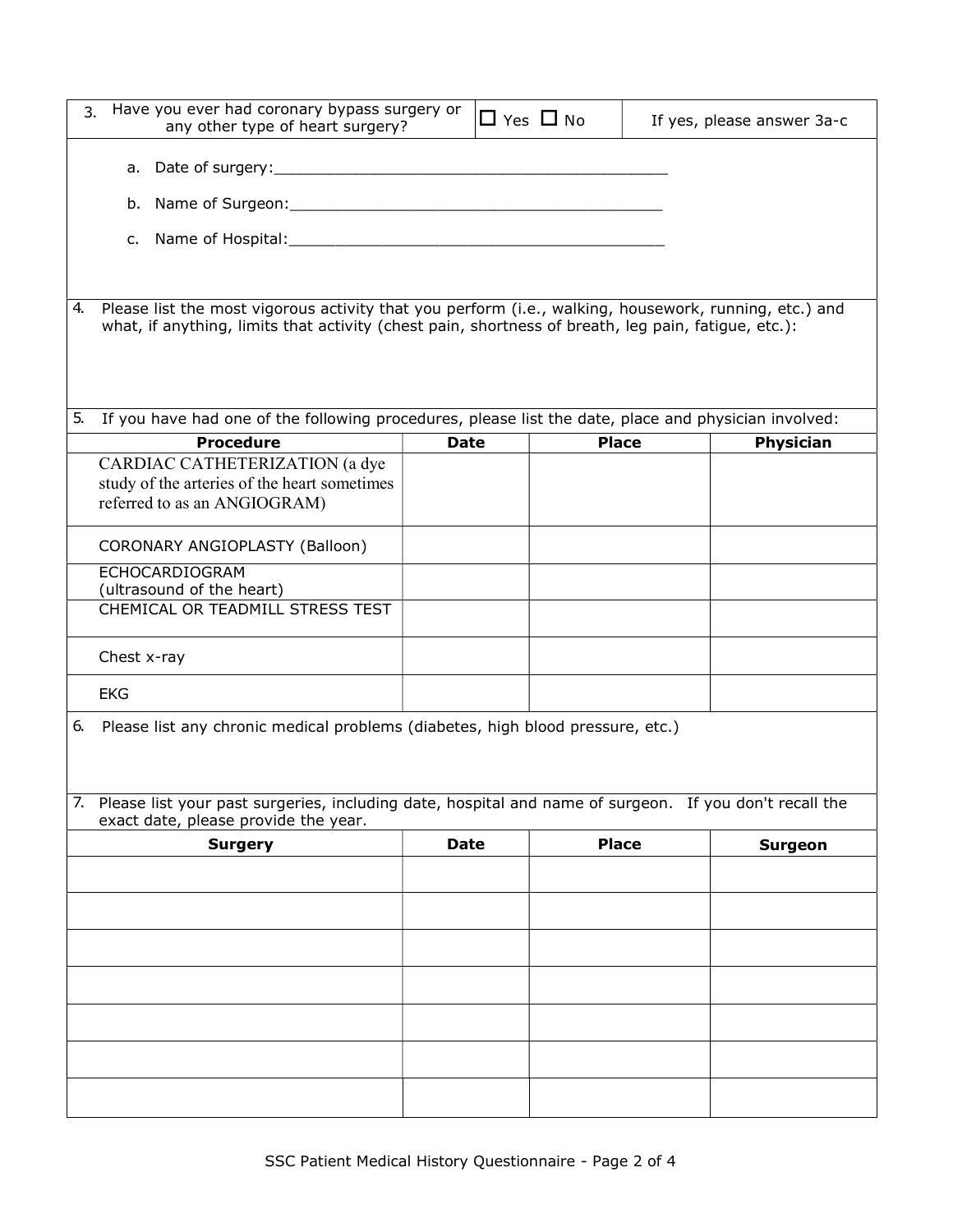| <b>Medication Name</b>                                                                                                                               |                                                                                                     | <b>Frequency</b><br><b>Dosage</b> |                       |  |
|------------------------------------------------------------------------------------------------------------------------------------------------------|-----------------------------------------------------------------------------------------------------|-----------------------------------|-----------------------|--|
|                                                                                                                                                      |                                                                                                     |                                   |                       |  |
|                                                                                                                                                      |                                                                                                     |                                   |                       |  |
|                                                                                                                                                      |                                                                                                     |                                   |                       |  |
|                                                                                                                                                      |                                                                                                     |                                   |                       |  |
|                                                                                                                                                      |                                                                                                     |                                   |                       |  |
|                                                                                                                                                      |                                                                                                     |                                   |                       |  |
|                                                                                                                                                      |                                                                                                     |                                   |                       |  |
|                                                                                                                                                      |                                                                                                     |                                   |                       |  |
|                                                                                                                                                      |                                                                                                     |                                   |                       |  |
| 9. Are you allergic to any medications or foods? $\Box$ NO $\Box$ YES                                                                                |                                                                                                     |                                   |                       |  |
| If YES, please list medication and state what type of reaction you had                                                                               |                                                                                                     |                                   |                       |  |
|                                                                                                                                                      |                                                                                                     |                                   |                       |  |
|                                                                                                                                                      |                                                                                                     |                                   |                       |  |
|                                                                                                                                                      |                                                                                                     |                                   |                       |  |
|                                                                                                                                                      |                                                                                                     |                                   |                       |  |
| If YES, please list the details ___________                                                                                                          |                                                                                                     |                                   |                       |  |
|                                                                                                                                                      |                                                                                                     |                                   |                       |  |
|                                                                                                                                                      |                                                                                                     |                                   |                       |  |
|                                                                                                                                                      | $\Box$ YES $\Box$ NO                                                                                |                                   |                       |  |
| If YES, please list their relationship to you, age of onset and their current health:                                                                |                                                                                                     |                                   |                       |  |
| <b>RELATIONSHIP</b>                                                                                                                                  | <b>AGE OF ONSET</b>                                                                                 |                                   | <b>CURRENT HEALTH</b> |  |
|                                                                                                                                                      |                                                                                                     |                                   |                       |  |
|                                                                                                                                                      |                                                                                                     |                                   |                       |  |
|                                                                                                                                                      |                                                                                                     |                                   |                       |  |
| 10. Have you ever had a reaction to: $\Box$ INTRAVENOUS DYE $\Box$ SHELLFISH $\Box$ IODINE<br>11. Does anyone in your family have a cardiac problem? | PERSONAL INFORMATION                                                                                |                                   |                       |  |
| Birthplace:                                                                                                                                          | Employment:                                                                                         |                                   |                       |  |
|                                                                                                                                                      |                                                                                                     |                                   |                       |  |
| <b>Marital Status:</b>                                                                                                                               | Number of children:                                                                                 |                                   |                       |  |
|                                                                                                                                                      |                                                                                                     |                                   |                       |  |
| $\Box$ YES $\Box$ NO<br>Do you smoke:<br>If previously, when did you quit? ________                                                                  | Do you drink alcohol? $\Box$ YES $\Box$ NO<br>If YES, how many drinks? _____ How often a week? ____ |                                   |                       |  |